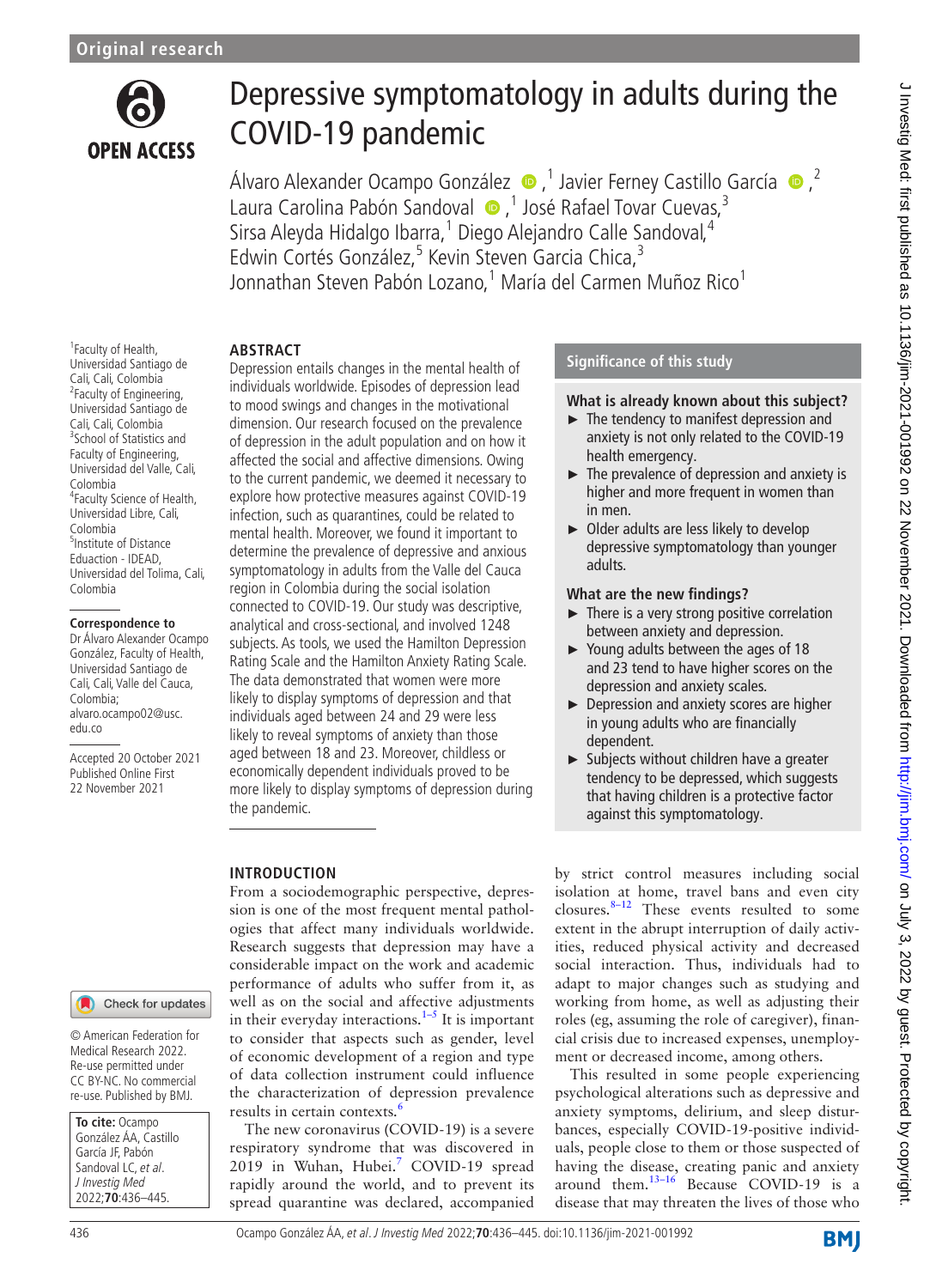#### **Significance of this study**

#### **How might these results change the focus of research or clinical practice?**

- $\blacktriangleright$  The statistical information reported in this study is useful for further research investigating psychological well-being and public health in the context of times of isolation due to health emergencies.
- ► Early detection of these symptomatologies could contribute to prompt and timely psychological intervention in the face of future health emergencies.
- ► Considering sociodemographic information that contributes to the recognition of the level of financial autonomy of individuals can be very useful to identify age groups that are at greater risk of presenting depressive and anxious symptoms.
- $\blacktriangleright$  Given the possibility of being exposed to health emergencies related to pandemics that involve periods of isolation, it is important to promote financial empowerment skills that allow individuals to feel more autonomous and productive, which can contribute to the preservation of their mental health.

suffer from it, exploring aspects of mental health associated with this disease is of considerable interest.

With respect to the educational environment involving students in colleges and universities, the current pandemic situation has had a great impact on learning methodologies, with students even reporting anxiety while taking examinations and online classes and concern about lack of financial resources to access online educational platforms.[17 18](#page-8-5) With respect to high school students in China, it has been concluded that aspects such as frequency of physical exercise, alcohol consumption, having family or friends who have been infected, quarantines, routine temperature taking, use of masks and taking final examinations related to reopening in the period of the COVID-19 pandemic are described as the main influencing factors that exacerbate anxious or depressive symptomatology.<sup>19</sup>

A recent study in Hong Kong suggests that high levels of anxiety during the COVID-19 pandemic are strongly associated with functional impairment, alcohol use, drug abuse, negative religious coping, extreme hopelessness and suicidal ideation.<sup>20  $\tilde{z}$ 1</sup> Indeed, relatively high rates of anxiety symptoms (6.33%–50.9%), depression (14.6%–48.3%), post-traumatic stress disorder (7%–53.8%), psychological distress (34.43%–38%) and stress (8.1%–81.9%) have been reported during the COVID-19 pandemic in the general population in China, Spain, Italy, Iran, USA, Turkey, Nepal and Denmark. In addition, it has been established that risk factors associated with distress levels have to do with female gender, younger age group (≤40 years), presence of chronic/psychiatric diseases, unemployment, student status and frequent exposure to COVID-19-related news transmitted by the media. $^{22}$  $^{22}$  $^{22}$ 

However, the amount of information the individual receives about the impact of COVID-19 and the dimension of individual perceptions are also assumed to be important, as reported in a cross-sectional investigation carried out with individuals from eight countries (China, Vietnam,

Philippines, Spain, Poland, Iran, USA and Pakistan). The results showed that Poland and the Philippines were the two countries with the highest levels of anxiety, depression and stress; on the contrary, Vietnam had the lowest mean scores in these areas. The study demonstrates that the need for health information and the perceived impact of the pandemic were sequential mediators between physical symptoms resembling COVID-19 infection (predictor) and subsequent mental health status (outcome). Thus, they conclude that excessive and contradictory health information could increase the perceived impact of the pandemic. $^{23}$  $^{23}$  $^{23}$ 

Although it has been reported that manifestations such as pandemic-related stress and distress can, in certain cases, cease without any intervention, those individuals who exhibit severe levels of distress or generalized anxiety may require interventions centered on psychological therapy. Similarly, it is necessary to resort to forms of psychological therapy in those subjects who present major depression or post-traumatic stress due to the death of a loved one or other traumatic events linked to the time of the pandemic.<sup>20 24</sup>

Because of the potential impact of this pandemic, it becomes necessary to determine the prevalence of symptoms of depression and anxiety in adults during the social isolation related to COVID-19. Moreover, it is important to identify people's perception of the impact that this isolation has on their moods, as well as establish a link between depression, anxiety and specific sociodemographic aspects.

In the early days of the pandemic, most studies that tackled the potential link between mental health and the COVID-19 pandemic involved populations from China or the Middle East.<sup>8 9 12 25-29</sup> However, there are now studies that even compare aspects related to depressive and anxious symptomatology between continents, as is the case in China and Spain. In this study, Spanish subjects reported significantly more COVID-19 infection-like symptoms, higher perceived risk of contracting COVID-19, frequent use of medical services and less trust in medical services compared with their Chinese counterparts. Similarly, Spanish subjects reported significantly higher stress and depression scores.<sup>[30](#page-8-10)</sup>

On the other hand, the effects of the use of biosecurity measures such as mouth masks on physical and mental health have also been studied. In this regard, the use of face masks at the community level can safeguard better physical and mental health during the COVID-19 pandemic, so health education with scientific information from the Polish health authorities on the proper use of face masks and reducing social stigma is necessary.<sup>31</sup>

In our research, we used depression and anxiety scales to determine the prevalence of depressive and anxious symptomatology in the adult population of Valle del Cauca. Our study contributes knowledge on adults' current mental state and provides critical information on how to devise strategies meant to support people and help them fight against psychological, psychiatric, pedagogical and social issues.

#### **Depression and anxiety**

Both depression and anxiety entail a series of changes that affect an individual's mental health and occur among a considerable percentage of the global population. Typical episodes of depression or anxiety include depressive moods, as well as a decrease in a person's level of motivation, which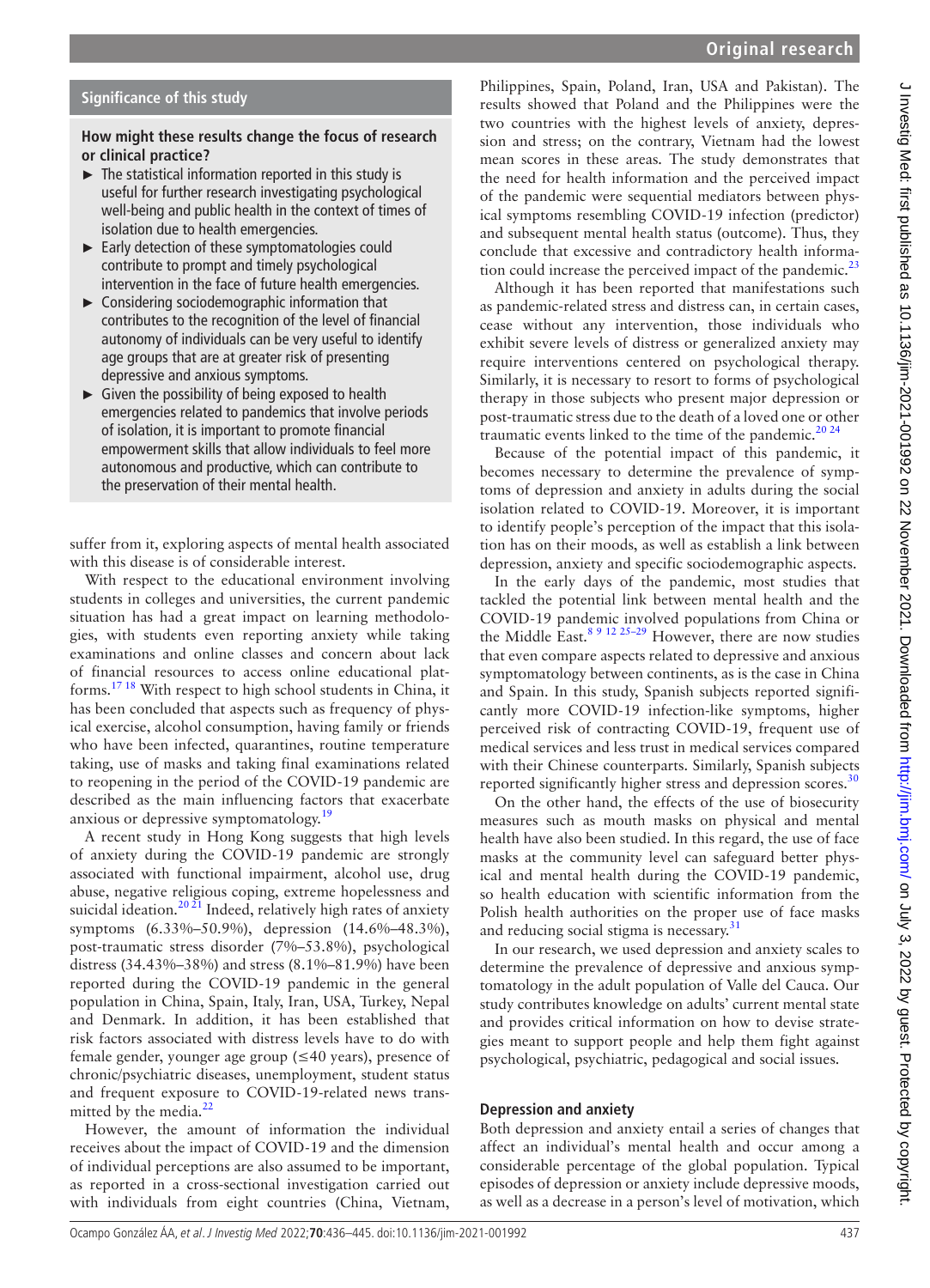<span id="page-2-0"></span>

| Table 1 Distribution of subjects according to sociodemographic |
|----------------------------------------------------------------|
| variables of interest                                          |

| Sociodemographic variable | <b>Total, N=1248</b> |  |  |  |  |
|---------------------------|----------------------|--|--|--|--|
| Sex                       |                      |  |  |  |  |
| Male                      | 349 (27.96)          |  |  |  |  |
| Female                    | 899 (72.04)          |  |  |  |  |
| Age (years)               |                      |  |  |  |  |
| $18 - 23$                 | 849 (68.03)          |  |  |  |  |
| $24 - 29$                 | 215 (17.23)          |  |  |  |  |
| $30 - 39$                 | 104 (8.33)           |  |  |  |  |
| $40 - 49$                 | 42 (3.37)            |  |  |  |  |
| $50 - 59$                 | 24 (1.92)            |  |  |  |  |
| $\geq 60$                 | 14(1.12)             |  |  |  |  |
| Occupation                |                      |  |  |  |  |
| Independent student       | 244 (19.55)          |  |  |  |  |
| Dependent student         | 870 (69.71)          |  |  |  |  |
| Working                   | 100 (8.01)           |  |  |  |  |
| Retired                   | 6(0.48)              |  |  |  |  |
| Other                     | 28 (2.24)            |  |  |  |  |
| <b>Marital status</b>     |                      |  |  |  |  |
| Single                    | 1042 (83.49)         |  |  |  |  |
| Married                   | 73 (5.85)            |  |  |  |  |
| Common-law marriage       | 117 (9.38)           |  |  |  |  |
| Separated                 | 13 (1.04)            |  |  |  |  |
| <b>Divorced</b>           | 3(0.24)              |  |  |  |  |
| Children                  |                      |  |  |  |  |
| No                        | 1046 (83.81)         |  |  |  |  |
| Yes                       | 202 (16.19)          |  |  |  |  |

Source: own elaboration.

leads to a person's loss of interest in certain situations, people or things, in addition to a significant reduction in a person's ability to take pleasure in these.

Symptoms of depression may include a decrease in a person's 'feeling of liveliness', characterized by extreme physical fatigue. Similarly, symptoms such as inattention may appear, giving way to low concentration and decreased inhibitory control of irrelevant stimuli. Furthermore, depression may be accompanied by an inferiority complex associated with loss of confidence and a distorted perception of one's self-esteem as well as one's self-image,<sup>32</sup> causing an

individual to experience a 'feeling of worthlessness'. Similarly, depression may involve feelings of guilt over events in the past or aspects of everyday life, as well as feelings of despair regarding the future, thoughts about death, ideas of suicide and even actions meant to inflict self-harm.

On the other hand, an anxious individual tends to focus his flow of thoughts on the future, developing intense worries about what will or could happen. Symptoms of anxiety include somatic and psychic issues, restlessness, syncope, vertigo, dizziness, hyper-reflexia, paresthesia, tremor, depersonalization, feelings of 'imminent death', feelings of 'loss of control', feelings of 'losing one's mind', derealization, hypervigilance, trouble concentrating, sleep disturbances, fatigue, rumination and anticipatory ideas. These may be accompanied by alterations in sleeping patterns and diets.

#### **Strategies of support in case of depression and anxiety**

According to the literature, moderate progress or improvement in adults' depressive states can be achieved by involving them in intervention projects focused on various aspects. These projects aim to establish strategies of support in the shape of psychoeducational programs, selective prevention programs, depression, anxiety and stress programs, neurofeedback programs, cognitive-restructuring programs, and relaxation programs.<sup>33 34</sup>

Particularly, intervention processes based on psychosocial therapies, such as cognitive–behavioral therapy, have proven to be useful and effective for both psychiatric disorders<sup>35</sup> and some associated medical issues, such as certain cases of insomnia.<sup>[36 37](#page-8-15)</sup>

#### **Depression and anxiety in adults**

Other studies have investigated the prevalence of depression in adults, as well as its impact on their academic performance,<sup>1</sup> and their social and affective adjustment. $2-438$  Another object of study has been the academic environment—and the changes inherent to it—as a key factor in the development of depressive states among university students.<sup>239</sup>

Other recent studies were focused on how changes resulting from protection measures against COVID-19 infection, such as quarantines, might be linked to the mental state of healthcare staff located in environments with a high risk of exposure to the virus,  $40\frac{4}{1}$  as well as the mental state of other adults in general.<sup>9</sup> <sup>11</sup> <sup>12</sup> <sup>25</sup>-27<sup>29</sup> <sup>42-44</sup>



<span id="page-2-1"></span>**Figure 1** Distribution of subjects into categories of depression and anxiety. The bar graph shows (A) the frequency with which the subjects fell under the 'levels of depression' categories and (B) the frequency with which the subjects fell under the 'levels of anxiety' categories.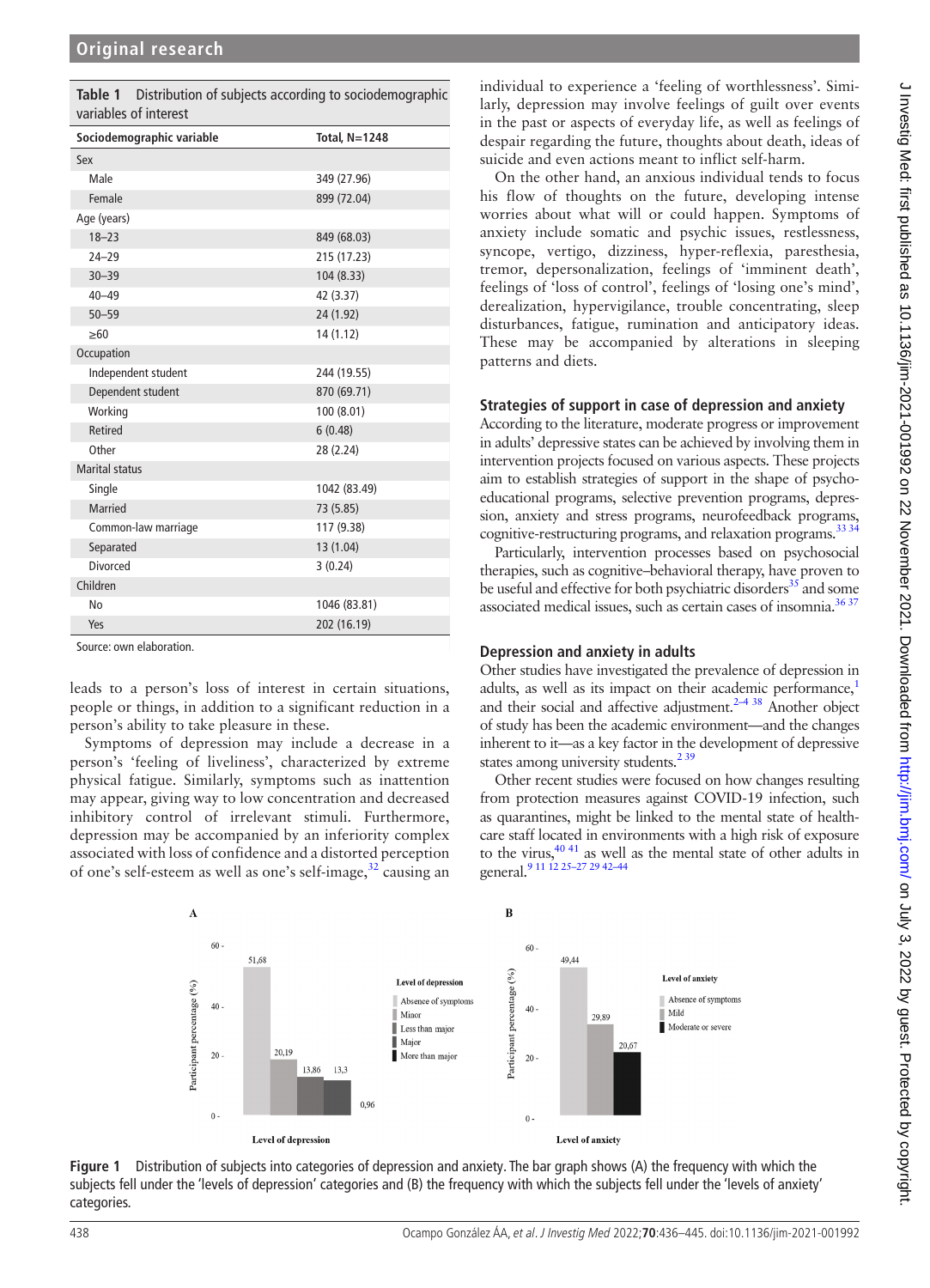#### **MATERIALS AND METHODS Sample**

Virtual scales were aadministered to adult subjects from some universities in Valle del Cauca, Colombia; most of them were students and the other adults were subjects from the region. Initially, a group of students filled the questionnaire, but they could invite people that they know and friends to fill the survey. The instrument was filled individually by all people in the sample. This is a descriptive, correlational, analytical and cross-sectional study aiming to assess the information provided by 1248 adults of both genders in the Valle del Cauca region of Colombia.

#### **Tools**

To fulfill our objectives, we used depression and anxiety scales in this study, which were filled in by adults on a single occasion, after providing informed consent. We employed the tools between May 26 and June 16, 2020, a time when the Colombian government required the population to remain isolated at home to reduce the risk of COVID-19 infection.

First, we researched various sociodemographic variables such as sex, age, occupation, marital status and whether the subjects had children or not.

Second, the *Hamilton Depression Rating Scale* (HDRS), which comprised 17 items on depressed moods, sleep disturbances and presence of suicidal thoughts, was administered. The questionnaire comprised multiple-choice questions, of which the answers correspond to numerical values ranging from 0 to 3. A value of 0 on this scale meant absence of symptoms, while a value of 3 was associated with frequent or highly present behavior in the individual who completed the scale. The total score on this scale was obtained by adding the scores from the 17 items, potentially ranging from 0 to 52 points, the maximum degree of depressive symptoms. Scores on the depression level are classified according to the scores obtained as follows: 0–7 points, no depressive symptoms evident; 8–13 points, minor depression; 14–18 points, moderate depression; 19–22 points, severe depression; 23 points or higher, more than major depression. $45\frac{46}{16}$ 

Lastly, the *Hamilton Anxiety Rating Scale* (HARS), composed of 14 items on physical, mental and behavioral components connected to the anxious mood, was administered. To assess the severity of symptoms, this scale has 5 options, where 0 represents absence of anxiety symptoms and 4 describes very severe symptomatology. We organized the answers as per numerical values ranging from 0 (absence of anxiety symptoms) to 56 points (maximum level of anxiety). Anxiety levels are interpreted according to the scores obtained: 0–5 points, no anxious symptoms evident; 6–14 points, mild anxiety; 15 points or higher, moderate/severe anxiety levels.<sup>47</sup>

### **Statistical analysis of data**

We performed a descriptive analysis of the sociodemographic variables to evaluate the distribution of the subjects as per sex, age, occupation, marital status and having children or not. Similarly, we performed a frequency analysis of certain items related to COVID-19 (being COVID-19-positive or having a close relative who was COVID-19-positive) or to the confinement measure. We obtained descriptive statistics from the scores on the anxiety (HARS) and depression (HDRS) scales, in addition

to obtaining the joint frequency distributions for these scales, in their categorical form and with certain variables of interest. We then adjusted a regression model for the binary response variable (depression and anxiety) using a logistical link to study its relationship with the demographic variables and confinement conditions. We performed the analyses using the free software R, assuming a value of 0.05 as the maximum type I error possible.

**Original research**

# **RESULTS**

**Distribution of subjects according to variables of interest** [Table](#page-2-0) 1 shows how we distributed the subjects in the sample in accordance with sociodemographic variables such as sex, age, occupation, marital status and having children or not.

Most subjects were female (72.04%), of whom 68% were aged between 18 and 23. Moreover, 89.3% of the subjects were students, of whom 70% considered themselves as economically dependent. Furthermore, 83.6% of the subjects were single, while the rest were either in a common-law marriage (9.4%) or married (5.9%).

When asked if they had tested positive for COVID-19, by means of a formal diagnosis obtained from valid tests, only six subjects answered yes. Note that 58 people (4.65% of the sample reviewed) stated that a relative or someone close to them had tested positive for COVID-19.

#### **Univariate analysis of subjects' results on HDRS and HARS**

The scores obtained on the depression scale ranged from 0 to 37 points, and among these a mean of 8.4 points and a median of 7 points were reported, with the 75th percentile obtaining a score of 13. The depression scale scores were in turn divided into five categories: *no symptoms*, *minor*, *less than major*, *major* and *more than major*. [Figure](#page-2-1) 1 shows the distribution of subjects according to these categories.<sup>[45 46](#page-8-19)</sup>

We observed that only 1% of the subjects fell under more than major depression, while 13.3% fell under major depression, 13.9% under less than major depression and 20.2% under minor depression. What was interesting to us was that 50% of the subjects (48.3%) showcased some level of depression.

Regarding the anxiety scale, we obtained an average of 8 points and a median of 5—the distribution revealed a significant asymmetry—within a range of 0–42 points. Note that 25% of the subjects scored between 5 and 13, and in the 25th percentile the values for the anxiety test were higher than 13. We sorted the values obtained on the continuous scale into four categories: *absence of symptoms*, *mild anxiety*, *moderate anxiety* and *severe anxiety*. In approximately half of the subjects  $(49.4\%)^{47}$ , the presence of anxious symptomatology was not evident in their answers, so they were classified as subjects with absence of symptoms. Furthermore, 29.9% presented symptoms of mild anxiety and 20.7% of moderate or severe anxiety, as shown in [figure](#page-2-1) 1.

### **Bivariate analysis of subjects' results on the depression scales and the sociodemographic variables of interest**

When studying the potential links between levels of depression and certain sociodemographic variables, we organized the information using a cross table, as shown in [table](#page-4-0) 2.

We applied  $\chi^2$  test to determine any statistically significant differences that might suggest a link between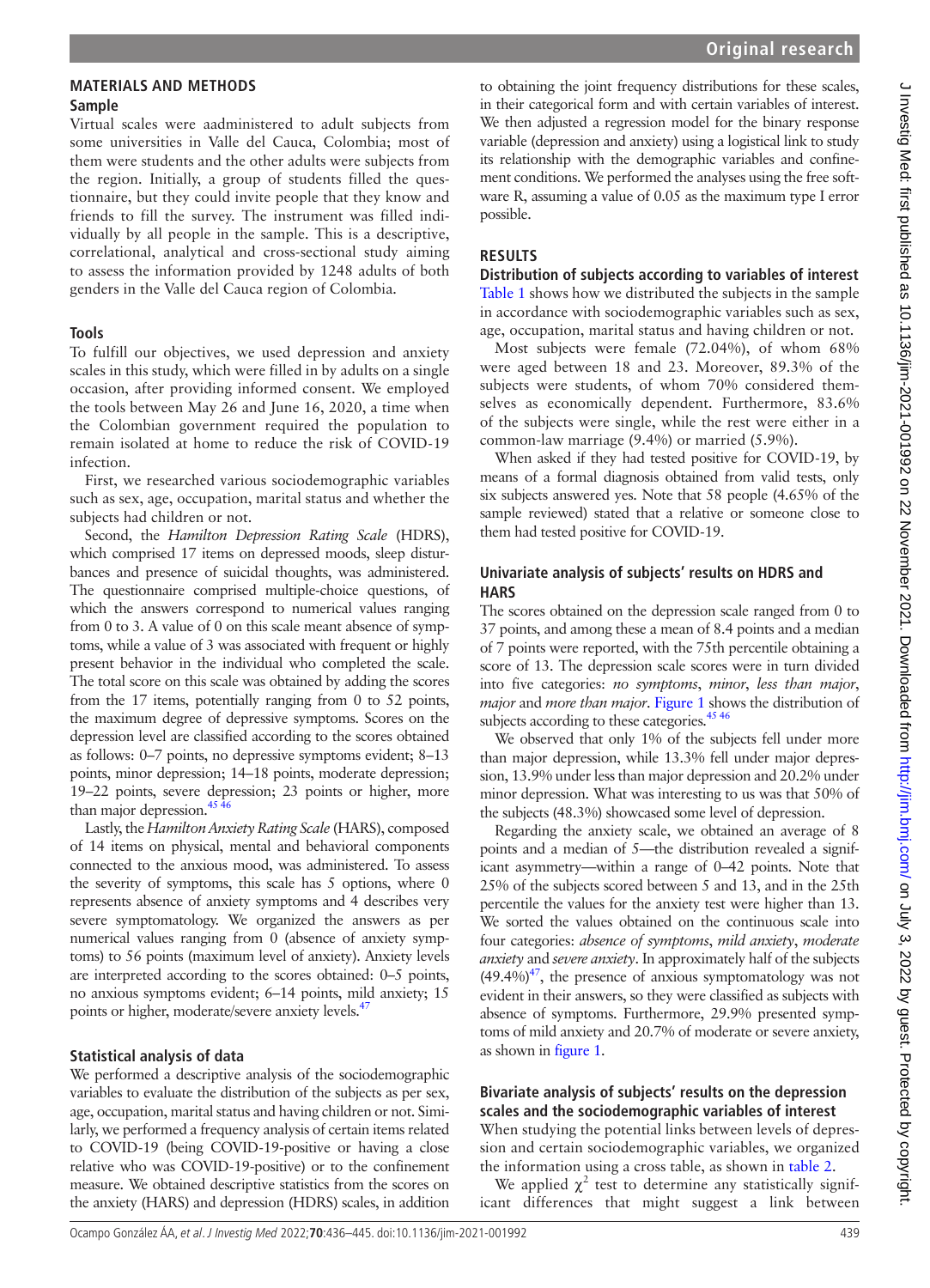<span id="page-4-0"></span>**Table 2** Distribution of subjects according to level of depression and sociodemographic variables of interest

**Depression level Total, N=1248**

| Variable            | Absence of symptoms | Minor       | Less than major | Major/more than major | Total | P value   |
|---------------------|---------------------|-------------|-----------------|-----------------------|-------|-----------|
| Sex                 |                     |             |                 |                       |       |           |
| Male                | 203 (58.17)         | 58 (16.62)  | 42 (12.03)      | 46 (13.18)            | 349   |           |
| Female              | 442 (49.17)         | 194 (21.58) | 131 (14.57)     | 132 (14.68)           | 899   | $0.036*$  |
| Age (years)         |                     |             |                 |                       |       |           |
| $18 - 23$           | 410 (48.29)         | 175 (20.61) | 125 (14.72)     | 139 (16.37)           | 849   | $0.0448*$ |
| $24 - 29$           | 124 (57.67)         | 40 (18.6)   | 30 (13.95)      | 21(9.77)              | 215   |           |
| $30 - 39$           | 63 (60.58)          | 19 (18.27)  | 9(8.65)         | 13(12.5)              | 104   |           |
| $40 - 49$           | 25 (59.52)          | 6 (14.29)   | 6 (14.29)       | 5(11.9)               | 42    |           |
| $50 - 59$           | 14 (58.33)          | 8(33.33)    | 2(8.33)         | 0(0)                  | 24    |           |
| $\geq 60$           | 9(64.29)            | 4(28.57)    | 1(7.14)         | 0(0)                  | 14    |           |
| Occupation          |                     |             |                 |                       |       |           |
| Independent student | 145 (59.43)         | 41 (16.8)   | 36 (14.75)      | 22 (9.02)             | 244   |           |
| Dependent student   | 418 (48.05)         | 185 (21.26) | 122 (14.02)     | 145 (16.67)           | 870   | $0.0047*$ |
| Working             | 61(61)              | 21(21)      | 12(12)          | 6(6)                  | 100   |           |
| Retired             | 6(100)              | 0(0)        | 0(0)            | 0(0)                  | 6     |           |
| Other               | 15 (53.57)          | 5(17.86)    | 3(10.71)        | 5(17.86)              | 28    |           |
| Children            |                     |             |                 |                       |       |           |
| No                  | 522 (49.9)          | 212 (20.27) | 156 (14.91)     | 156 (14.91)           | 1046  | $0.0115*$ |
| Yes                 | 123 (60.89)         | 40 (19.8)   | 17(8.42)        | 22 (10.89)            | 202   |           |
|                     |                     |             |                 |                       |       |           |

Source: own elaboration.

Values within parentheses are percentages with respect to the table row.

 $*P<0.05$ .

sociodemographic categories and depression (see [table](#page-4-0) 2). We managed indeed to prove the existence of a link between depression and variables such as sex, age, occupation and having or not having children  $(p<0.05)$ . Furthermore, we reported that there was a tendency toward depression during the lockdown among female subjects, subjects aged between 18 and 23, economically dependent subjects and subjects who did not have children. In our opinion, all of them were significant.

### **Bivariate analysis of subjects' results on the anxiety scales and the sociodemographic variables of interest**

In order to assess the potential link between levels of anxiety and the sociodemographic variables, we organized the information using a cross table, as shown in [table](#page-5-0) 3.

Subsequently, we applied  $\chi^2$  test to reveal any statistically significant differences between sociodemographic categories and anxiety. We did not identify any such differences among any of the various genders, as proven in the bivariate analysis between sociodemographic variables and depression. However, we discovered a link between anxiety and variables such as age ( $p=0.0095$ ), occupation ( $p=0.0001$ ) and having or not having children  $(p=0.015)$ . Thus, we established that women had a certain tendency, although not significant, toward anxiety during the lockdown. The link was valid for the subjects aged between 18 and 49, as well as for the economically dependent ones and those who had 'other' occupations. For subjects who did not have children, the differences were statistically significant, suggesting a certain connection to symptoms of anxiety, as demonstrated in [table](#page-5-0) 3.

# **Correlation between subjects' level of anxiety on HARS and level of depression on HDRS**

In [figure](#page-5-1) 2 we show, after analyzing the variables quantitatively (scale scores), a correlation between anxiety and depression, resulting from the fact that the higher the subjects' anxiety scores (x-axis), the higher their depression scores (y-axis) as well. To determine the soundness of the correlation corroborated, we calculated the Spearman's rank correlation coefficient, of which the value was 0.7764, indicating a robust positive correlation between subjects' anxiety and depression.

# **Factors related to depression and anxiety**

With the purpose of establishing which of the sociodemographic variables, which we linked to signs of anxiety and depression in the bivariate analysis, became risk factors for depression and anxiety among the subjects during the lockdown, we adjusted two logistic models with a binary (dichotomous) response variable.

For the model containing the 'presence of depressive signs' variable, we included the following covariates: sex, age, occupation and having children. Because the response variable had five levels (*absence of symptoms*, *minor*, *less than major*, *major* and *more than major*), we only split it into two levels (*no depression* and *depression*), keeping only the *absence of symptoms* category and simply grouping all levels of depression under *depression*. In [table](#page-6-0) 4 we show the results of the adjustment of this model through estimates of ORs, that is, each variable with its respective associated interval (with 95% confidence).

When it came to symptoms of depression, we reported that women were 1.426 times more likely to develop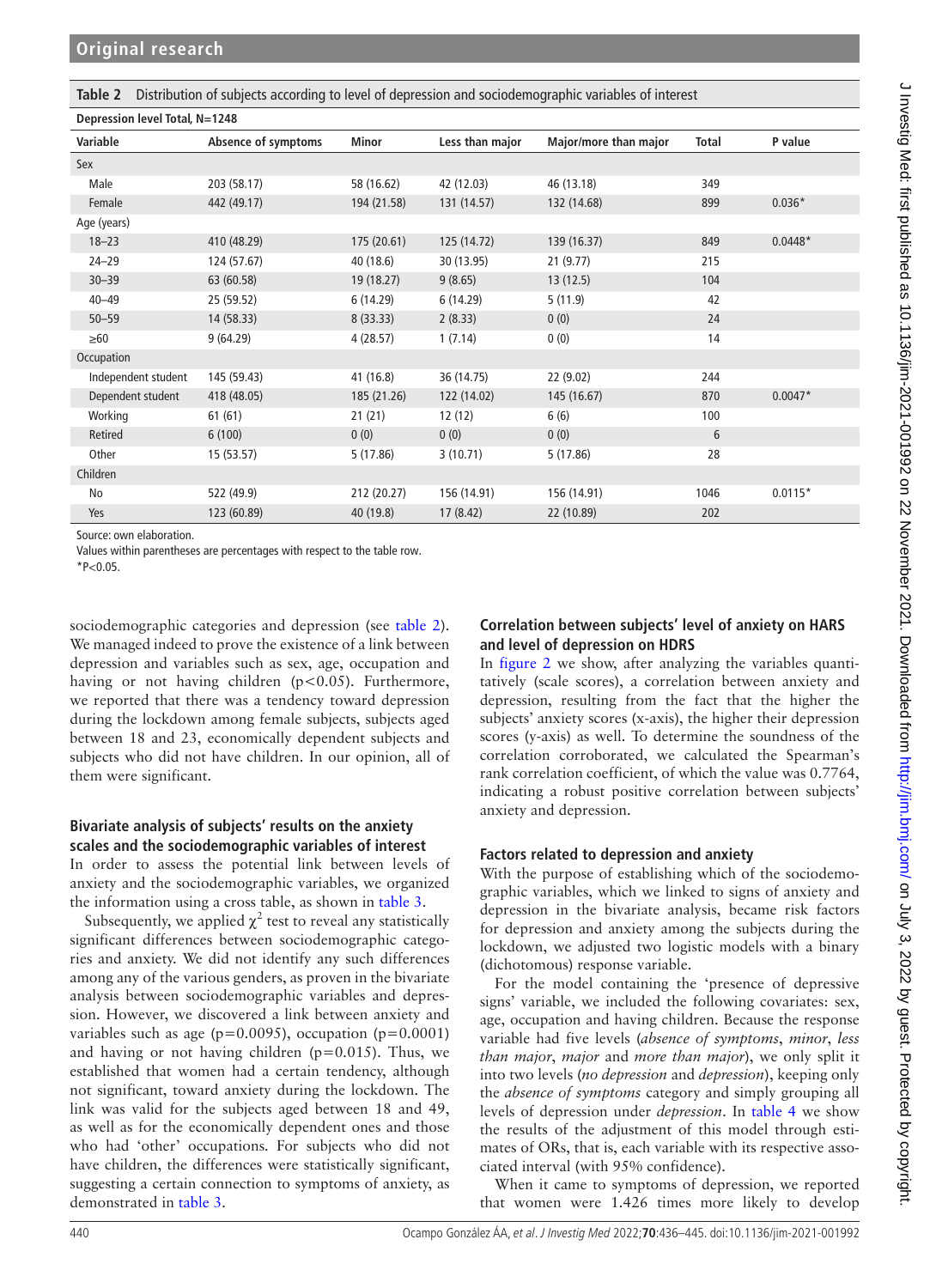<span id="page-5-0"></span>

| Table 3 Distribution of subjects according to level of anxiety and sociodemographic variables of interest |  |  |  |
|-----------------------------------------------------------------------------------------------------------|--|--|--|
|                                                                                                           |  |  |  |

| Anxiety level Total, N=1248 |                     |             |                           |              |           |
|-----------------------------|---------------------|-------------|---------------------------|--------------|-----------|
| Variable                    | Absence of symptoms | Mild        | <b>Moderate or severe</b> | <b>Total</b> | P value   |
| Sex                         |                     |             |                           |              |           |
| Male                        | 186 (53.3)          | 101 (28.94) | 62 (17.77)                | 349          |           |
| Female                      | 431 (47.94)         | 272 (30.26) | 196 (21.8)                | 899          |           |
| Age (years)                 |                     |             |                           |              |           |
| $18 - 23$                   | 385 (45.35)         | 271 (31.92) | 193 (22.73)               | 849          | $0.0095*$ |
| $24 - 29$                   | 122 (56.74)         | 62 (28.84)  | 31 (14.42)                | 215          |           |
| $30 - 39$                   | 62 (59.62)          | 21 (20.19)  | 21 (20.19)                | 104          |           |
| $40 - 49$                   | 23 (54.76)          | 10 (23.81)  | 9(21.43)                  | 42           |           |
| $50 - 59$                   | 16 (66.67)          | 5(20.83)    | 3(12.5)                   | 24           |           |
| $\geq 60$                   | 9(64.29)            | 4(28.57)    | 1(7.14)                   | 14           |           |
| Occupation                  |                     |             |                           |              |           |
| Independent student         | 142 (58.2)          | 60 (24.59)  | 42 (17.21)                | 244          |           |
| Dependent student           | 394 (45.29)         | 276 (31.72) | 200 (22.99)               | 870          | $0.0001*$ |
| Working                     | 59 (59)             | 32 (32)     | 9(9)                      | 100          |           |
| Retired                     | 6(100)              | 0(0)        | 0(0)                      | 6            |           |
| Other                       | 16 (57.14)          | 5(17.86)    | 7(25)                     | 28           |           |
| Children                    |                     |             |                           |              |           |
| No                          | 501 (47.9)          | 329 (31.45) | 216 (20.65)               | 1046         | $0.015*$  |
| Yes                         | 116 (57.43)         | 44 (21.78)  | 42 (20.79)                | 202          |           |
| Source: own elaboration.    |                     |             |                           |              |           |

 $*P<0.05$ .

depression than men. Economically dependent students were 1.3589 times more likely to display symptoms of depression than economically independent students. We proved that the 'age' and 'having children' variables were factors of risk (former) and protection against depression (latter).

Moving on, to adjust the model containing the 'presence of anxiety signs' variable, we included the following explanatory variables: age, occupation, marital status and having



Anxiety score

<span id="page-5-1"></span>**Figure 2** Scatter plot depicting anxiety and depression scores. The distribution of the point clouds in this scatter plot confirms the correlation between anxiety scores on the HARS (displayed on the x-axis) and depression scores on the HDRS (displayed on the yaxis), revealing that the higher the scores obtained by the subjects on the anxiety scale, the higher their scores on the depression scale, a fact that highlights a positive correlation between these variables. HARS, Hamilton Anxiety Rating Scale; HDRS, Hamilton Depression Rating Scale.

or not having children. Even when sex was not statistically significant, we included this variable in the model to assess whether the probabilities or risks were equal for both women and men. Because the response variable had three levels (*absence of symptoms*, *mild anxiety* and *moderate*/*severe anxiety*), we only split the response variable into two levels to dichotomize it (*no anxiety* and *anxiety*), and then simply grouped the *mild* and *moderate/severe* anxiety levels simply under *anxiety*. In [table](#page-6-0) 4 we show the estimates of the ORs, that is, each variable accompanied by its respective associated interval (with 95% confidence).

According to our results, women could be 1.215 times more likely to develop anxiety than men. However, because the CI contained 1, this difference was not significant. On a different note, individuals aged between 24 and 29 were less likely to suffer from anxiety than those aged between 18 and 23 because their chances decreased by 0.734 times—a range that, despite not being significant at 5%, could become significant at 10%. Lastly, economically dependent students were 1.4795 times more likely to develop anxiety than economically independent students. In regard to both adjustment models, we identified that the 'marital status' variable did not represent neither a factor of risk nor one of protection for both anxiety and depression.

### **DISCUSSION**

Our results indicated that women were more likely to showcase symptoms of depression and anxiety than men. This confirmed to be statistically significant only for depression, signaling a difference between genders. In the past, this tendency had already been reported among women in Mexico, Egypt and Korea, respectively, before the outbreak of COVID-19.<sup>15 48</sup> It proved to be the case in Colombia.<sup>[11](#page-8-21)</sup> Moreover, studies in China, Ireland and Turkey revealed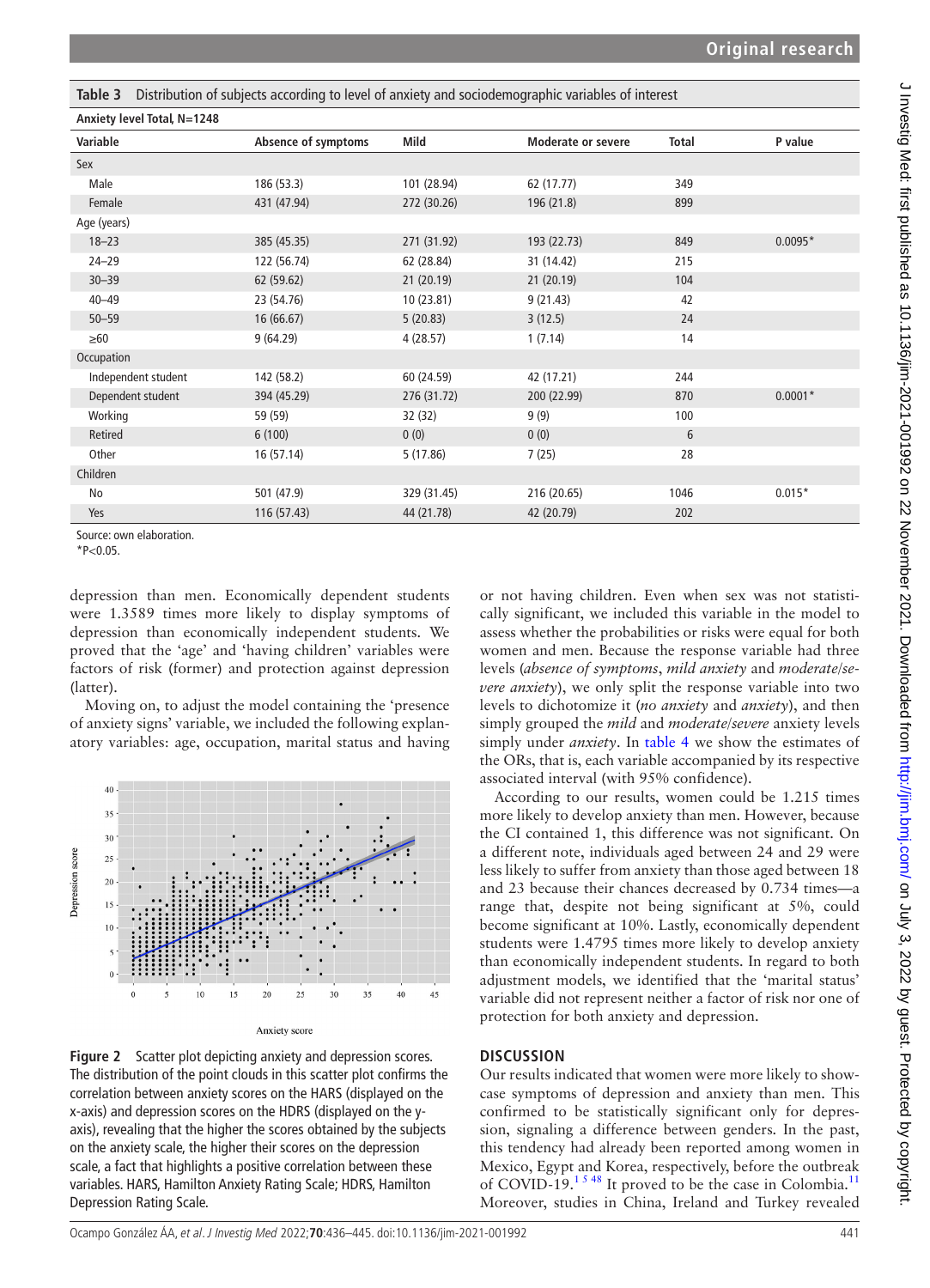<span id="page-6-0"></span>

| Odds of the estimated coefficients and CI for depression and anxiety<br>Table 4 |                     |        |                    |                    |  |
|---------------------------------------------------------------------------------|---------------------|--------|--------------------|--------------------|--|
| Symptomatology                                                                  | Variable            | 0R     | <b>Lower limit</b> | <b>Upper limit</b> |  |
| Depression                                                                      | Intercept           | 0.7116 | 0.4891             | 1.0317             |  |
|                                                                                 | Female              | 1.4257 | 1.1069             | 1.8396             |  |
|                                                                                 | 24-29 years old     | 0.8193 | 0.5908             | 1.1346             |  |
|                                                                                 | 30-39 years old     | 0.9187 | 0.547              | 1.537              |  |
|                                                                                 | 40-49 years old     | 1.095  | 0.4779             | 2.4802             |  |
|                                                                                 | >50 years old       | 1.0163 | 0.4336             | 2.3539             |  |
|                                                                                 | Dependent student   | 1.3589 | 0.9836             | 1.8816             |  |
|                                                                                 | Working             | 0.9762 | 0.549              | 1.7222             |  |
|                                                                                 | Retired/other       | 0.8859 | 0.3949             | 1.9251             |  |
|                                                                                 | Has children        | 0.7751 | 0.5308             | 1.1285             |  |
| Anxiety                                                                         | Intercept           | 0.8373 | 0.5744             | 1.2176             |  |
|                                                                                 | Female              | 1.2154 | 0.9436             | 1.5663             |  |
|                                                                                 | 24-29 years old     | 0.7336 | 0.5289             | 1.0159             |  |
|                                                                                 | 30-39 years old     | 0.7996 | 0.4699             | 1.3545             |  |
|                                                                                 | 40-49 years old     | 1.1191 | 0.4796             | 2.6062             |  |
|                                                                                 | >50 years old       | 0.6575 | 0.2697             | 1.5644             |  |
|                                                                                 | Dependent student   | 1.4795 | 1.0675             | 2.0553             |  |
|                                                                                 | Working             | 1.1367 | 0.6369             | 2.0208             |  |
|                                                                                 | Retired/other       | 0.9031 | 0.3938             | 1.998              |  |
|                                                                                 | Married             | 0.8099 | 0.4351             | 1.4887             |  |
|                                                                                 | Common-law marriage | 1.3508 | 0.8707             | 2.1056             |  |
|                                                                                 | Separated/divorced  | 0.7315 | 0.2134             | 2.2183             |  |
|                                                                                 | Has children        | 0.9086 | 0.6085             | 1.3562             |  |

Source: own elaboration.

that the COVID-19 pandemic caused more stress, anxiety and depression among women.<sup>10 49 50</sup> Particularly in the case of China, anxiety disorder has occurred at three times higher levels for women during the COVID-19 pandemic.<sup>[51 52](#page-9-0)</sup>

In Asia there was a tendency for women to have higher levels of depressive and anxious symptomatology than men,<sup>53</sup> while in the UK no significant differences were found that would indicate more women had positive results for anxiety levels compared with men.<sup>[54](#page-9-2)</sup>

Other researchers state that, although women have a greater tendency to experience minimal and mild depressive symptomatology, men are mostly located in moderate to severe depressive stages; therefore, they affirm that compul-sory social isolation has affected men more intensely.<sup>[29](#page-8-23)</sup>

Regarding age groups, it is evident that individuals between 18 and 23 years of age are more likely to present depressive and anxious symptomatology. Similar data were described in Colombia, showing that the highest levels of depression are concentrated between 16 and 35 years of age.<sup>29</sup> A similar age range (between 18 and 30 years) is found to be associated with a high risk of suicide from the same population.<sup>[8](#page-8-3)</sup> Contrary to these findings, for the present research, in the age range between 24 and 29 years, the possibility of presenting anxiety is particularly reduced. Similarly, in the USA there was evidence of increased anxiety and stress levels during the onset of the pandemic in young adults aged  $22-29$  years.<sup>[55](#page-9-3)</sup>

In Turkey, no significant differences were found between adults aged  $18-49$  years and over [50](#page-8-24) years.<sup>50</sup> In contrast, in Ireland the highest values for anxiety were reported in individuals older than 65 years. $49$  In the UK, in terms of age, very high levels of depressive and anxious symptomatology

were reported in younger individuals and lower levels in subjects older than 65 years. $54$ 

Concerning the relationship between childhood and the presence of depressive and anxious symptomatology, in our study those individuals who do not have children showed a greater tendency to present depressive symptomatology. In seven Asian countries (China, Iran, Malaysia, Pakistan, Philippines, Thailand and Vietnam), the presence of children was associated with lower likelihood of having mental disorders during the COVID-19 pandemic.<sup>[53](#page-9-1)</sup>

On the other hand, in our study the variable associated with marital status did not emerge as a risk or protective factor for anxious and depressive symptomatology. These results differ from other studies that conclude that marital satisfaction is a protective factor against depression levels.<sup>[29](#page-8-23)</sup>

In regard to financial independence, our research revealed that economically dependent subjects, such as university students, were more likely to manifest symptoms of depression and anxiety than subjects who enjoyed a certain level of financial independence. Similar facts have recently been revealed regarding the population of China.<sup>[10](#page-8-22)</sup> In the UK, those whose financial income had decreased during the pandemic and those who reported low income were at significantly increased risk of anxiety and depression. $54$ 

Finally, although our study does not reveal any information on the aspects that will be discussed below, these are assumed to be considerations to be taken into account due to their importance.

Concerning the categories of students, researchers and health professionals, a moderate level of anxiety is reported, while teachers and corporate employees reported only mild levels of stress.<sup>15</sup> In India, it was found that for both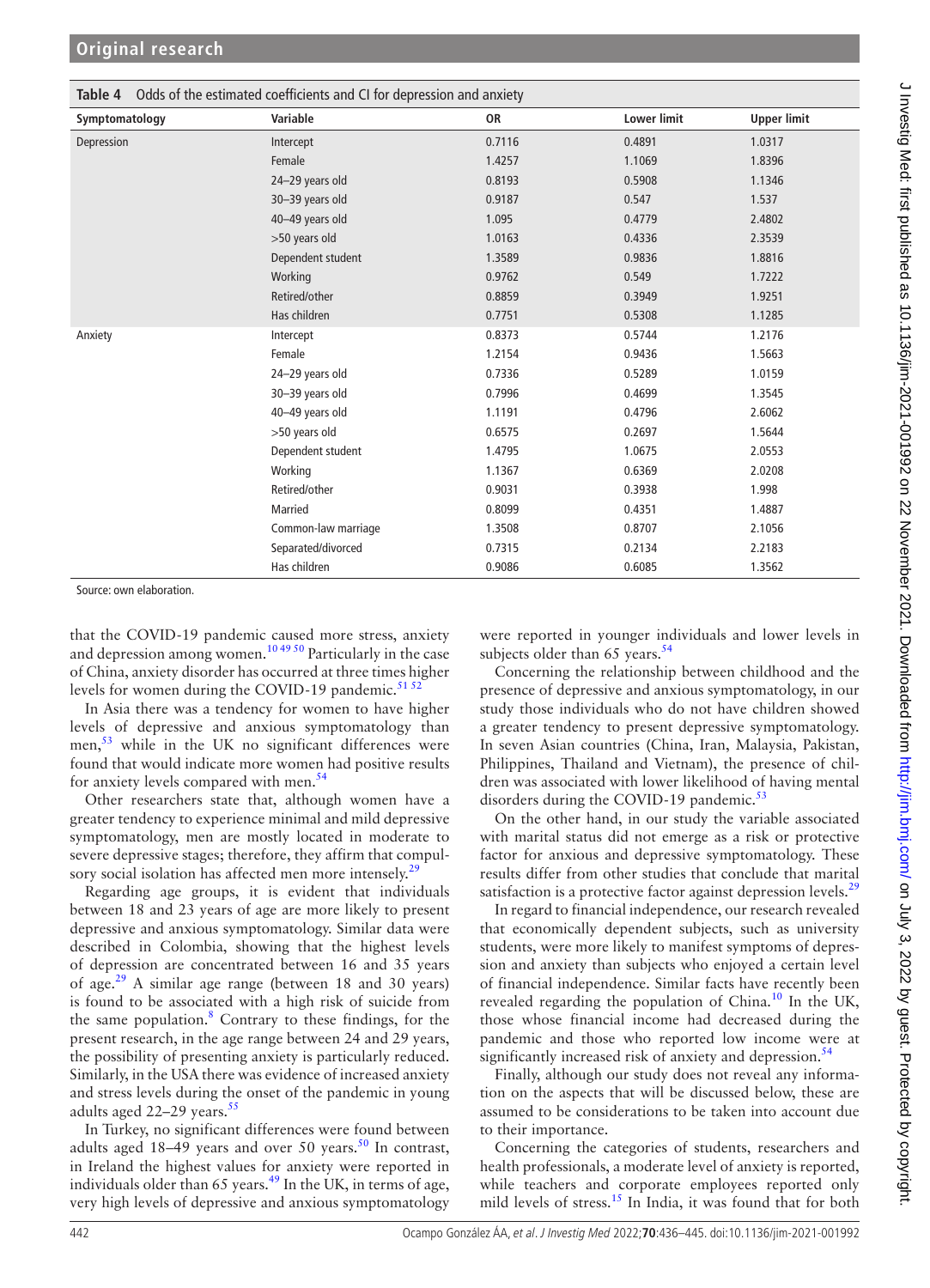researchers and health professionals, depressive symptomatology was mild. $56$  For students, it was described that they were moderately depressed, which may be due to changes in their daily life and teaching-learning activities.<sup>18</sup>

Extending those reported by cross-sectional studies, a longitudinal study was conducted in China in which the general population was surveyed on two occasions: during the initial outbreak and at the peak of the epidemic (4weeks later), inquiring about sociodemographic aspects, symptoms, knowledge, concerns and precautionary measures for COVID-19. This study found that there was a reduction in mean scores related to the psychological impact associated with the pandemic situation after 4 weeks. During the baseline assessment, moderate to severe stress, anxiety and depression were observed in 8.1%, 28.8% and 16.5%, respectively, and there were no significant longitudinal changes in levels of stress, anxiety and depression.

Particularly, protective factors were found to include a high level of trust in physicians, perceived likelihood of survival and low risk of contracting COVID-19, along with satisfaction with available health information and personal precautionary measures.<sup>57</sup> These types of approaches are interesting because they allow us to track information on several variables across different points in time.

On the other hand, it is critical that the psychological impact of the COVID-19-associated outbreak on individuals and society, which is often the limiting factor in various nations overcoming the crisis, not be ignored. Certainly, the psychological dimension may be essential even after the epidemic is over, and the outbreak has highlighted the importance of mental resilience and the need to provide appropriate psychological intervention.<sup>[35](#page-8-14)</sup> For current needs involving consideration of biosafety aspects, the employment of a platform (primarily used for learning processes) could provide a cost-effective tool to implement certain therapeutic procedures. Previous studies have highlighted how Moodle could be configured for use using certain coding languages. $36$ 

In regard to the 'depression' variable, the scales enabled us to spot significant differences and reveal that women were more likely to develop depression than men and that childless subjects had a greater tendency toward depression. However, the 'marital status' variable did not turn out to be a factor neither of risk nor of protection against anxiety and depression.

We discovered that subjects aged between 18 and 23 were more likely to suffer from depression and anxiety and that economically dependent subjects were more prone to depression and anxiety than those who enjoyed a certain level of economic independence. We believe that this may be attributed to the 'freedom of social interactions' being restricted, an element that diminishes subjects' sense of control over their everyday lives.

As for economically dependent subjects aged between 18 and 23, we believe that the 'Personal Life Project', which focuses on strengthening people's skills to achieve economic independence, as well as devising concrete strategies to empower people to build *entrepreneurial and productive-individual* profiles, may represent a useful pedagogical and social alternative in the fight against depression in postpandemic times.

This study mainly used self-reported questionnaires to measure psychiatric symptoms and did not make clinical

diagnosis. The gold standard for establishing psychiatric diagnosis involved structured clinical interview and functional neuroimaging.[58–60](#page-9-6)

Another limitation of this study is that, although it was possible to compare some of the results with findings obtained in countries such as India, Ireland, Turkey, England, Korea, Japan and China, among others, it would be of great relevance to know similar data in Latin American countries, for example, countries such as Brazil, Ecuador and Peru, and even Central American countries such as Mexico, Costa Rica and Panama, which share with Colombia general cultural aspects, but which at the level of their social conditions and their way of dealing with emotions perhaps present certain differences. In this sense, it would be important to know the data that relate the prevalence of depression and anxiety with having children and with level of financial autonomy in times of COVID-19 in order to contrast them with those presented in our study.

It is important to consider that administration of scales is usually carried out face to face; however, the current conditions led this procedure to be carried out online. The lack of faceto-face contact does not allow corroborating some aspects that would be confirmed through observation. Likewise, it is worth clarifying that this study aimed to compile data on the state of mental health, but no diagnosis of mental disorders was carried out.

**Acknowledgements** We would like to extend our gratitude to the General Directorate of Research of the Universidad Santiago de Cali for their support, as well as to Fabiani Giraldo, Teresa Madera and Valentina Rincón for their significant contributions to our study. We would also like to thank all the people who promoted the scales, especially those who completed them.

**Contributors** ÁAOG: responsible for the overall content as the guarantor. JFCG, LCPS: design, implementation and writing of the paper. JRTC, KSGC: design, data analysis and writing of the results. SAHI, ECG, DACS: project design and implementation. JSPL, MdCMR: data analysis and writing of the results.

**Funding** This research has been funded by Dirección General de Investigaciones of Universidad Santiago de Cali 01-2021.

**Competing interests** None declared.

**Patient consent for publication** Not required.

**Ethics approval** This study is institutionally endorsed by the Universidad Santiago de Cali (Act 010-may 22-2020) and approved by the local ethics and bioethics committee of Universidad Santiago de Cali - 'CEB-USC' Health Faculty, Santiago de Cali, Valle del Cauca, Colombia. At the beginning of this study, we precisely explained to the subjects the purposes of the study and required their informed consent prior to asking them to fill in the scales. We informed the subjects that they could withdraw from the study at any time they might deem appropriate and without the requirement to provide any justification whatsoever. Informed consent was given in accordance with the Declaration of Helsinki and the participation of each subject was voluntary and anonymous.

**Provenance and peer review** Not commissioned; externally peer reviewed.

**Data availability statement** All data relevant to the study are included in the article or uploaded as supplementary information. Data are not available as they are confidential.

**Open access** This is an open access article distributed in accordance with the Creative Commons Attribution Non Commercial (CC BY-NC 4.0) license, which permits others to distribute, remix, adapt, build upon this work noncommercially, and license their derivative works on different terms, provided the original work is properly cited, an indication of whether changes were made, and the use is non-commercial. See: [http://creativecommons.org/](http://creativecommons.org/licenses/by-nc/4.0/) [licenses/by-nc/4.0/](http://creativecommons.org/licenses/by-nc/4.0/).

#### **ORCID iDs**

Álvaro Alexander Ocampo González<http://orcid.org/0000-0003-4526-1397> Javier Ferney Castillo García <http://orcid.org/0000-0002-0630-3198>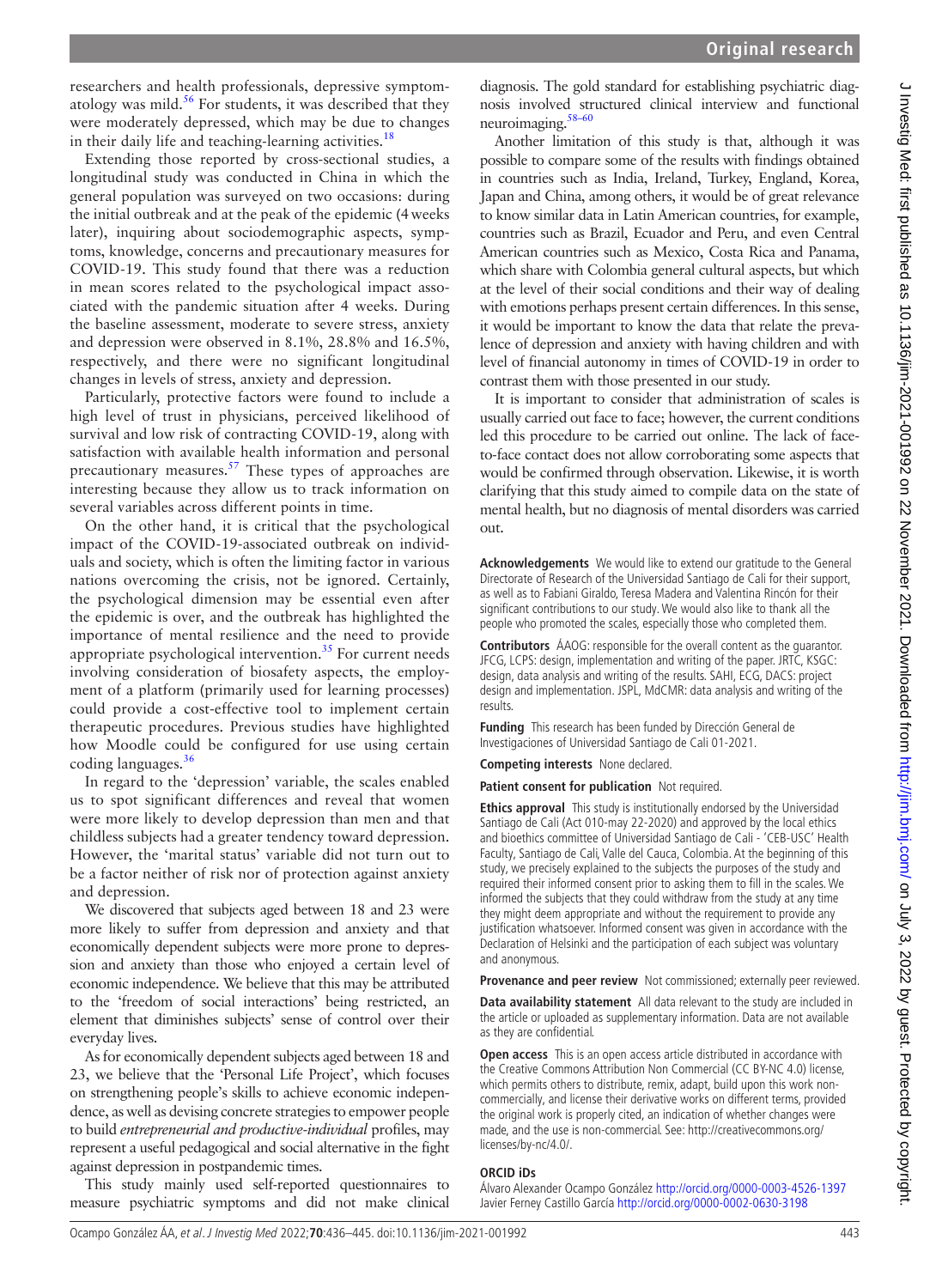# **Original research**

#### Laura Carolina Pabón Sandoval<http://orcid.org/0000-0002-1772-9952>

#### **REFERENCES**

- <span id="page-8-0"></span>1 Becerril MA. Prevalencia de signos de depresión Y SU relación Con El desempeño académico en Alumnos de la Universidad Intercultural del Estado de Puebla, México. HOLOPRAXIS 2019;3:140–55 [https://www.](https://www.revistaholopraxis.com/index.php/ojs/article/view/102) [revistaholopraxis.com/index.php/ojs/article/view/102](https://www.revistaholopraxis.com/index.php/ojs/article/view/102)
- <span id="page-8-16"></span>2 Lei X-Y, Xiao L-M, Liu Y-N, et al. Prevalence of depression among Chinese university students: a meta-analysis. [PLoS One](http://dx.doi.org/10.1371/journal.pone.0153454) 2016;11:e0153454.
- 3 Puthran R, Zhang MWB, Tam WW, et al. Prevalence of depression amongst medical students: a meta-analysis. [Med Educ](http://dx.doi.org/10.1111/medu.12962) 2016;50:456–68.
- 4 Rotenstein LS, Ramos MA, Torre M, et al. Prevalence of depression, depressive symptoms, and suicidal ideation among medical students: a systematic review and meta-analysis. [JAMA](http://dx.doi.org/10.1001/jama.2016.17324) 2016;316:2214.
- 5 Abdel Wahed WY, Hassan SK. Prevalence and associated factors of stress, anxiety and depression among medical Fayoum university students. Alexandria [Journal of Medicine](http://dx.doi.org/10.1016/j.ajme.2016.01.005) 2017;53:77–84.
- <span id="page-8-1"></span>6 Lim GY, Tam WW, Lu Y, et al. Prevalence of depression in the community from 30 countries between 1994 and 2014. [Sci Rep](http://dx.doi.org/10.1038/s41598-018-21243-x) 2018;8:1–10.
- <span id="page-8-2"></span>7 Singhal T. A review of coronavirus disease-2019 (COVID-19). [Indian J Pediatr](http://dx.doi.org/10.1007/s12098-020-03263-6) 2020;87:281–6.
- <span id="page-8-3"></span>8 Caballero-Domínguez CC, Jiménez-Villamizar MP, Campo-Arias A. Suicide risk during the lockdown due to coronavirus disease (COVID-19) in Colombia. [Death Stud](http://dx.doi.org/10.1080/07481187.2020.1784312) 2020:1–6.
- <span id="page-8-18"></span>9 Huang Y, Zhao N, disorder Ganxiety. Generalized anxiety disorder, depressive symptoms and sleep quality during COVID-19 outbreak in China: a web-based cross-sectional survey. [Psychiatry Res](http://dx.doi.org/10.1016/j.psychres.2020.112954) 2020;288:1129540.
- <span id="page-8-22"></span>10 Lozano-Vargas A. Impacto de la epidemia del coronavirus (COVID-19) en la salud mental del personal de salud Y en La población General de China. Rev [Neuropsiquiatr](http://dx.doi.org/10.20453/rnp.v83i1.3687) 2020;83:51–6.
- <span id="page-8-21"></span>11 Monterrosa-Castro A, Redondo-Mendoza V, Mercado-Lara M. Psychosocial factors associated with symptoms of generalized anxiety disorder in general practitioners during the COVID-19 pandemic. [J Investig Med](http://dx.doi.org/10.1136/jim-2020-001456) 2020;68:1228–34.
- 12 Wang C, Pan R, Wan X, et al. Immediate psychological responses and associated factors during the initial stage of the 2019 coronavirus disease (COVID-19) epidemic among the general population in China. Int J Environ Res [Public Health](http://dx.doi.org/10.3390/ijerph17051729) 2020;17:1729.
- <span id="page-8-4"></span>13 Wang Y, Shi L, Que J, et al. The impact of quarantine on mental health status among general population in China during the COVID-19 pandemic. [Mol](http://dx.doi.org/10.1038/s41380-021-01019-y)  [Psychiatry](http://dx.doi.org/10.1038/s41380-021-01019-y) 2021. doi:10.1038/s41380-021-01019-y. [Epub ahead of print: 22 Jan 2021].
- 14 Tang F, Liang J, Zhang H, et al. COVID-19 related depression and anxiety among quarantined respondents. [Psychol Health](http://dx.doi.org/10.1080/08870446.2020.1782410) 2021;36:164-78.
- <span id="page-8-26"></span>15 Rogers JP, Chesney E, Oliver D, et al. Psychiatric and neuropsychiatric presentations associated with severe coronavirus infections: a systematic review and meta-analysis with comparison to the COVID-19 pandemic. Lancet [Psychiatry](http://dx.doi.org/10.1016/S2215-0366(20)30203-0) 2020;7:611–27.
- 16 Á M-C, Buelvas-de-la-Rosa C, Ordosgoitia-Parra E. Probable trastorno de ansiedad generalizada en La pandemia COVID-19: valoración en médicos generales del Caribe colombiano. [Duazary](http://dx.doi.org/10.21676/2389783X.3890) 2021;18:7–19. doi:10.21676/2389783X.3890
- <span id="page-8-5"></span>17 Agha E. Learning rebooted: online education during covid-19 lockdown puts spotlight on India's digital divide, 2020. News18. Available: [https://www.](https://www.news18.com/news/india/learning-rebooted-online-education-during-covid-19-lockdown-puts-spotlight-on-indias-digital-divide-2563265.html) [news18.com/news/india/learning-rebooted-online-education-during-covid-19](https://www.news18.com/news/india/learning-rebooted-online-education-during-covid-19-lockdown-puts-spotlight-on-indias-digital-divide-2563265.html) [lockdown-puts-spotlight-on-indias-digital-divide-2563265.html](https://www.news18.com/news/india/learning-rebooted-online-education-during-covid-19-lockdown-puts-spotlight-on-indias-digital-divide-2563265.html)
- <span id="page-8-27"></span>18 Rehman U, Shahnawaz MG, Khan NH, et al. Depression, anxiety and stress among Indians in times of Covid-19 lockdown. [Community Ment Health J](http://dx.doi.org/10.1007/s10597-020-00664-x) 2021;57:42–8.
- <span id="page-8-6"></span>19 Ren Z, Xin Y, Ge J, et al. Psychological impact of COVID-19 on college students after school reopening: a cross-sectional study based on machine learning. [Front Psychol](http://dx.doi.org/10.3389/fpsyg.2021.641806) 2021;12:1346.
- <span id="page-8-7"></span>20 Choi EPH, Hui BPH, Wan EYF. Depression and anxiety in Hong Kong during COVID-19. [Int J Environ Res Public Health](http://dx.doi.org/10.3390/ijerph17103740) 2020;17:3740.
- 21 Lee SA. Coronavirus anxiety scale: a brief mental health screener for COVID-19 related anxiety. [Death Stud](http://dx.doi.org/10.1080/07481187.2020.1748481) 2020;44:393–401.
- <span id="page-8-8"></span>22 Xiong J, Lipsitz O, Nasri F, et al. Impact of COVID-19 pandemic on mental health in the general population: a systematic review. *[J Affect Disord](http://dx.doi.org/10.1016/j.jad.2020.08.001)* 2020;277:55–64.
- <span id="page-8-9"></span>23 Wang C, Chudzicka-Czupała A, Tee ML, et al. A chain mediation model on COVID-19 symptoms and mental health outcomes in Americans, Asians and Europeans. [Sci Rep](http://dx.doi.org/10.1038/s41598-021-85943-7) 2021;11:6481.
- 24 Choi J, Taylor S. (2019). The psychology of pandemics: preparing for the next global outbreak of infectious disease. Newcastle upon Tyne, UK: Cambridge scholars publishing. [Acr](http://dx.doi.org/10.20879/acr.2020.17.2.98) 2020;17:98-103.
- 25 Qiu J, Shen B, Zhao M, et al. A nationwide survey of psychological distress among Chinese people in the COVID-19 epidemic: implications and policy recommendations. [Gen Psychiatr](http://dx.doi.org/10.1136/gpsych-2020-100213) 2020;33:e100213.
- 26 Rajkumar RP. COVID-19 and mental health: a review of the existing literature. [Asian J Psychiatr](http://dx.doi.org/10.1016/j.ajp.2020.102066) 2020;52:102066.
- 27 Zandifar A, Badrfam R. Iranian mental health during the COVID-19 epidemic. [Asian J Psychiatr](http://dx.doi.org/10.1016/j.ajp.2020.101990) 2020;51:101990.
- 28 Rodríguez Chiliquinga NS, Padilla Mina Luis Álvaro, Jarro Villavicencio IG, et al. Factores de riesgo asociados a depresión Y ansiedad POR covid-19 (SARS-Cov-2). [Jah](http://dx.doi.org/10.37958/jah.v4i1.64) 2021;4:63–71.
- <span id="page-8-23"></span>29 Gamboa Suárez AA, Hernández Suárez CA, Prada Nuñez R. Efectos depresivos del aislamiento preventivo obligatorio asociados a la pandemia del Covid-19 en docentes Y estudiantes de Una Universidad pública en Colombia. [Psicogente](http://dx.doi.org/10.17081/psico.24.45.4156) 2020;24:1–20.
- <span id="page-8-10"></span>30 Wang C, López-Núñez MI, Pan R, et al. The impact of the COVID-19 pandemic on physical and mental health in China and Spain: cross-sectional study. JMIR [Form Res](http://dx.doi.org/10.2196/27818) 2021;5:e27818.
- <span id="page-8-11"></span>31 Wang C, Chudzicka-Czupała A, Grabowski D, et al. The association between physical and mental health and face mask use during the COVID-19 pandemic: a comparison of two countries with different views and practices. Front [Psychiatry](http://dx.doi.org/10.3389/fpsyt.2020.569981) 2020;11:901.
- <span id="page-8-12"></span>32 Hossain S, Anjum A, Hasan MT, et al. Self-perception of physical health conditions and its association with depression and anxiety among Bangladeshi university students. [J Affect Disord](http://dx.doi.org/10.1016/j.jad.2019.11.153) 2020;263:282-8.
- <span id="page-8-13"></span>33 Rith-Najarian LR, Boustani MM, Chorpita BF. A systematic review of prevention programs targeting depression, anxiety, and stress in university students. J [Affect Disord](http://dx.doi.org/10.1016/j.jad.2019.06.035) 2019;257:568–84.
- 34 Sawhney M, Kunen S, Gupta A. Depressive symptoms and coping strategies among Indian university students. [Psychol Rep](http://dx.doi.org/10.1177/0033294118820511) 2020;123:266–80.
- <span id="page-8-14"></span>35 Ho CS, Chee CY, Ho RC. Mental health strategies to combat the psychological impact of coronavirus disease 2019 (COVID-19) beyond paranoia and panic. [Ann Acad Med Singap](http://www.ncbi.nlm.nih.gov/pubmed/32200399) 2020;49:1–3.
- <span id="page-8-15"></span>36 Zhang MWB, Ho RCM. Moodle: the cost effective solution for Internet cognitive behavioral therapy (I-CBT) interventions. [Technol Health Care](http://dx.doi.org/10.3233/THC-161261) 2017;25:163–5.
- 37 Soh HL, Ho RC, Ho CS, et al. Efficacy of digital cognitive behavioural therapy for insomnia: a meta-analysis of randomised controlled trials. [Sleep Med](http://dx.doi.org/10.1016/j.sleep.2020.08.020) 2020;75:315–25.
- 38 Uribe JM, Pinto DM, Vecino-Ortiz AI, et al. Presenteeism, absenteeism, and lost work productivity among depressive patients from five cities of Colombia. [Value Health Reg Issues](http://dx.doi.org/10.1016/j.vhri.2017.03.001) 2017;14:15-19.
- 39 Deb S, Banu PR, Thomas S, et al. Depression among Indian university students and its association with perceived university academic environment, living arrangements and personal issues. [Asian J Psychiatr](http://dx.doi.org/10.1016/j.ajp.2016.07.010) 2016;23:108–17.
- <span id="page-8-17"></span>40 Greenberg N, Docherty M, Gnanapragasam S, et al. Managing mental health challenges faced by healthcare workers during covid-19 pandemic. [BMJ](http://dx.doi.org/10.1136/bmj.m1211) 2020;368:m1211.
- 41 Monterrosa-Castro A, Dávila-Ruiz R, Mejía-Mantilla A, et al. Estrés laboral, ansiedad Y miedo al COVID-19 en médicos generales colombianos. [MedUNAB](http://dx.doi.org/10.29375/01237047.3890) 2020;23:195–213.
- 42 Pedrozo-Pupo JC, Pedrozo-Cortés MJ, Campo-Arias A. Perceived stress associated with COVID-19 epidemic in Colombia: an online survey. Cad Saude [Publica](http://dx.doi.org/10.1590/0102-311x00090520) 2020;36:e00090520.
- 43 Parra-Saavedra M, Villa-Villa I, Pérez-Olivo J, et al. Attitudes and collateral psychological effects of COVID-19 in pregnant women in Colombia. *Int J* [Gynaecol Obstet](http://dx.doi.org/10.1002/ijgo.13348) 2020;151:203–8.
- 44 Rivillas-García JC, Murad-Rivera R, Sánchez SM. Social response to early-stage government control measures of COVID-19 in Colombia: population survey. [bioRxiv](http://dx.doi.org/10.1101/2020.06.18.20135145) 2020.
- <span id="page-8-19"></span>45 Hamilton M. A rating scale for depression. [J Neurol Neurosurg Psychiatry](http://dx.doi.org/10.1136/jnnp.23.1.56) 1960;23): :56–62.
- 46 Hamilton M. Development of a rating scale for primary depressive illness. Br J [Soc Clin Psychol](http://dx.doi.org/10.1111/j.2044-8260.1967.tb00530.x) 1967;6): :278-96.
- <span id="page-8-20"></span>47 Hamilton M. The assessment of anxiety states by rating. [Br J Med Psychol](http://dx.doi.org/10.1111/j.2044-8341.1959.tb00467.x) 1959;32:50–5.
- 48 Kim SJ, Han JA, Lee T-Y, et al. Community-based risk communication survey: risk prevention behaviors in communities during the H1N1 crisis, 2010. Osong [Public Health Res Perspect](http://dx.doi.org/10.1016/j.phrp.2013.12.001) 2014;5:9–19.
- <span id="page-8-25"></span>49 Hyland P, Shevlin M, McBride O, et al. Anxiety and depression in the Republic of Ireland during the COVID-19 pandemic. [Acta Psychiatr Scand](http://dx.doi.org/10.1111/acps.13219) 2020;142:249–56.
- <span id="page-8-24"></span>50 Özdin S, Bayrak Özdin Şükriye. Levels and predictors of anxiety, depression and health anxiety during COVID-19 pandemic in Turkish Society: the importance of gender. [Int J Soc Psychiatry](http://dx.doi.org/10.1177/0020764020927051) 2020;66:504-11.